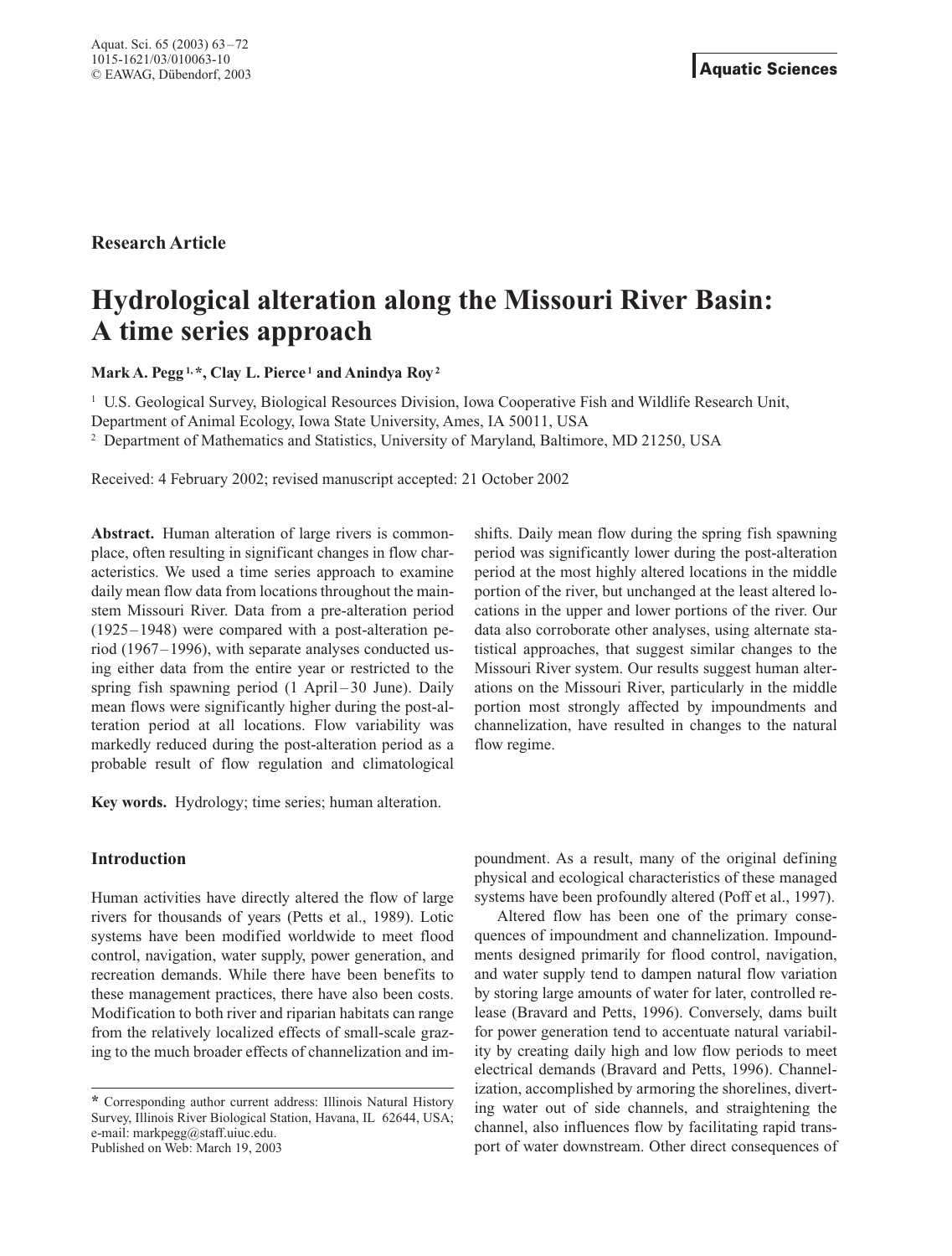channelization include loss of river connectivity to the floodplain (Ward and Stanford, 1995), changes in water quality (Whitley and Campbell, 1974), and loss of aquatic habitat (Mosley, 1983).

Flow in many large river systems is affected by a combination of alterations, including impoundments, channelized reaches, water diversions, and numerous landscape changes in the catchment. These alterations are likely to result in complex changes to the flow regime, and the precise nature of these changes may be difficult to predict. Many factors including flow reduction in impounded reaches, increased velocities in channelized reaches, loss of diverse habitat complexes, changes in runoff and sedimentation loading rates, and altered nutrient cycles, all a result of human alteration, create an environment seldom if ever historically experienced by the native fauna in these lotic systems (Ligon et al., 1995; Ibanez et al., 1996).

Poff et al. (1997) identified magnitude of discharge, frequency of flow extremes, duration of a given flow condition, timing of extremes, and the rate of change from one flow to another as major components of flow that regulate ecological processes. All or part of these five components have been used to evaluate various aspects of how flow has changed before and after large-scale management in lotic systems (Richter et al., 1996; Richter et al., 1997; Galat and Lipkin, 2000). Most of these studies used summary statistics and indices that define general hydrological conditions from daily flows to characterize the degree of hydrological alteration at several gauges within a system. For example, using the Index of Hydrological Alteration (IHA), Galat and Lipkin (2000) reported that Missouri River flows were most affected in reaches that were heavily influenced by reservoirs.

The literature is filled with commentary on the need to validate or at the least evaluate previous findings and techniques (e.g., Oreskes et. al., 1994; Stanley, 1995) yet published accounts are largely lacking in many disciplines. In this regard, we present an alternative method in an attempt to validate previous work assessing hydrological alteration along the Missouri River. Hydrological alterations made on the Missouri River have been qualitatively and/or regionally evaluated in several studies (Slizeski et al., 1982; Hesse and Mestl, 1993), but few published studies have attempted a more quantitative approach to assessing the extent of these alterations (e.g., Galat and Lipkin, 2000). Here, we present a different approach (time series modeling) than that of Galat and Lipkin (2000) to quantitatively test for differences in flow patterns associated with large-scale structural changes throughout the mainstem Missouri River. Our specific objectives were to (1) develop time series models of daily mean flow for 10 Missouri River locations with data series encompassing pre- and post-alteration periods, (2) test for significant differences in daily mean flow between pre- and post-alteration periods using data from the entire year, and (3) test for differences in daily mean flow between pre- and post-alteration periods using data restricted to the spring fish spawning season (1 April – 30 June). In accomplishing our objectives, we were able to look in detail at the dynamics of the daily flows and also able to compare the findings from the IHA approach to our time series approach.

# **Study area**

The Missouri River is one of the largest rivers in North America, stretching over 3,768 km and draining about one sixth of the continental United States (Fig. 1). Historically, the Missouri River was characterized as a very turbid, meandering river as it flowed through the Great Plains of North America (Berner, 1951; Funk and Robinson, 1974). The onset of large-scale structural alteration in the early to mid 1900s on the Missouri River dramatically altered the pre-European settlement condition of this large floodplain river (Hesse, 1987). For example, channelization from the river's confluence with the Mississippi River to Sioux City, Iowa was conducted between 1927 and 1969 to allow deep-draft barge traffic (Schneiders, 1996). Six mainstem dams were also constructed between 1937 and 1963, primarily to control flooding and to provide adequate depth for navigation on the lower river (Galat et al., 1996). The associated reservoirs cover nearly half of the upper 2,500 km of the Missouri River (Morris et al., 1968). The result of these alterations has been a metamorphosis from a once natural, complex floodplain river to a relatively artificial, simple system (Whitley and Campbell, 1974), with division of the river into three management zones: an upper, relatively unaltered (or least altered) zone upstream from the reservoirs, a zone between the reservoirs where short stretches of unchannelized river remain, and a lower channelized zone (Fig. 1).

## **Methods**

#### **Flow data**

Testing for differences in flow patterns resulting from human alterations requires pre- and post-alteration data. We obtained daily mean flow data for 10 Missouri River gauges (Fig. 1) from the U.S. Geological Survey (USGS) on-line database, and divided the data set into pre-alteration and post-alteration periods for further analysis. Construction of the impoundments and channelization primarily occurred in water year (October – September) 1948 through water year 1966 as the five lower reservoirs were being constructed and filled (Galat et al., 1996). We did not include these years in our analysis due to the po-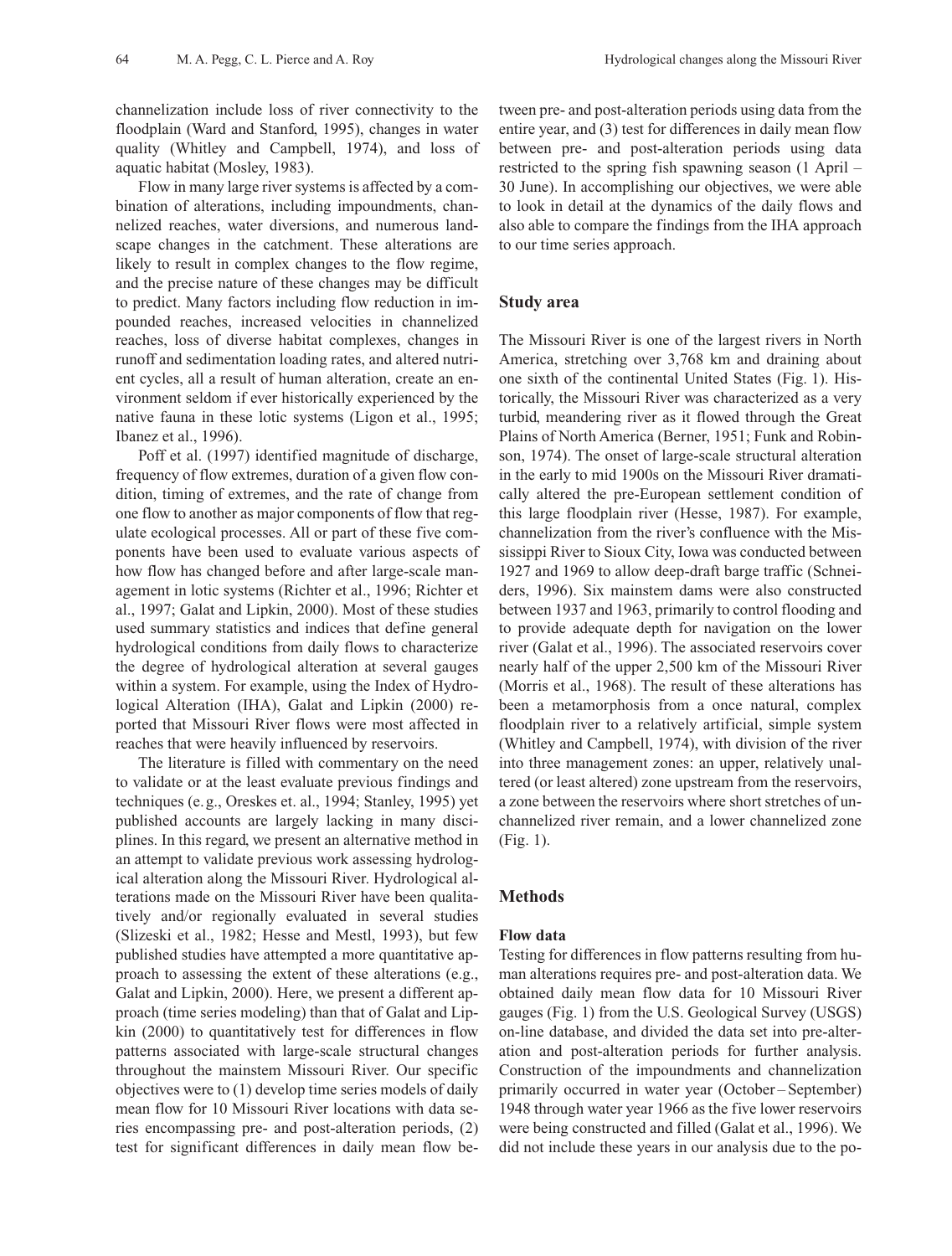

**Figure 1.** Location of gauges (■) on the Missouri river used to analyze the effects of human alteration on daily mean flow. Mainstem reservoirs are indicated by dark ovals. Inset shows location of the Missouri River basin within the United States.

tential influence of this 'filling effect' on daily flows. Thus, we considered data from before 1948 as pre-alteration and that after 1966 as post-alteration data.

The daily mean flow data record available during the pre-alteration period varied among gauges, with some gauges having only a few years  $(10-15)$ , whereas one gauge had nearly 60 years of record. Comparing time series data of different lengths is possible, but simultaneous evaluation of several gauges along the length of the river was facilitated by making all data series similar lengths. The outcome was a slight loss of information, but the advantage is that the resulting series generally reflected the same chronological sequence of large-scale natural phenomena (e.g., low flows, floods). Therefore, we only used gauges that provided information for at least 18 of the 23 years immediately prior to 1948. These procedures yielded data sets from 10 gauges distributed throughout the mainstem Missouri River representing the three management zones (Fig. 1).

#### **Statistical analyses**

Our intent is to provide only a brief summary of our time series methods rather than a comprehensive overview. For

further details, see Yevjevich (1984), Wei (1990), or SAS (1991). We followed the Box-Jenkins (Box and Jenkins, 1970) approach to identify the best time-series model. This procedure entailed identification of the underlying processes, estimation of model parameters, and diagnostic checks for goodness of fit. The identification procedure attempted to identify the process by which the series was driven. We then estimated model parameters after the underlying process was identified. Diagnostic checks in the form of autocorrelation plots, residual plots, and evaluation of summary statistics (e.g., Akaike's Information Criterion, Durbin-Watson statistic) were used to assess the model parameters. This process was repeated until the best fitting model was identified.

We first fit individual time series models to each alteration period for every gauge. Daily mean flows tend to be dependent upon prior daily flows making autoregressive (AR) models appropriate (Yevjevich, 1984). This class of model uses prior observations to estimate its current value in the prediction process (Wei, 1990). The general structure of an AR model is:

$$
y_t = \theta_0 + \phi_1 y_{t-1} + \ldots + \phi_p y_{t-p} + a_t, \qquad (1)
$$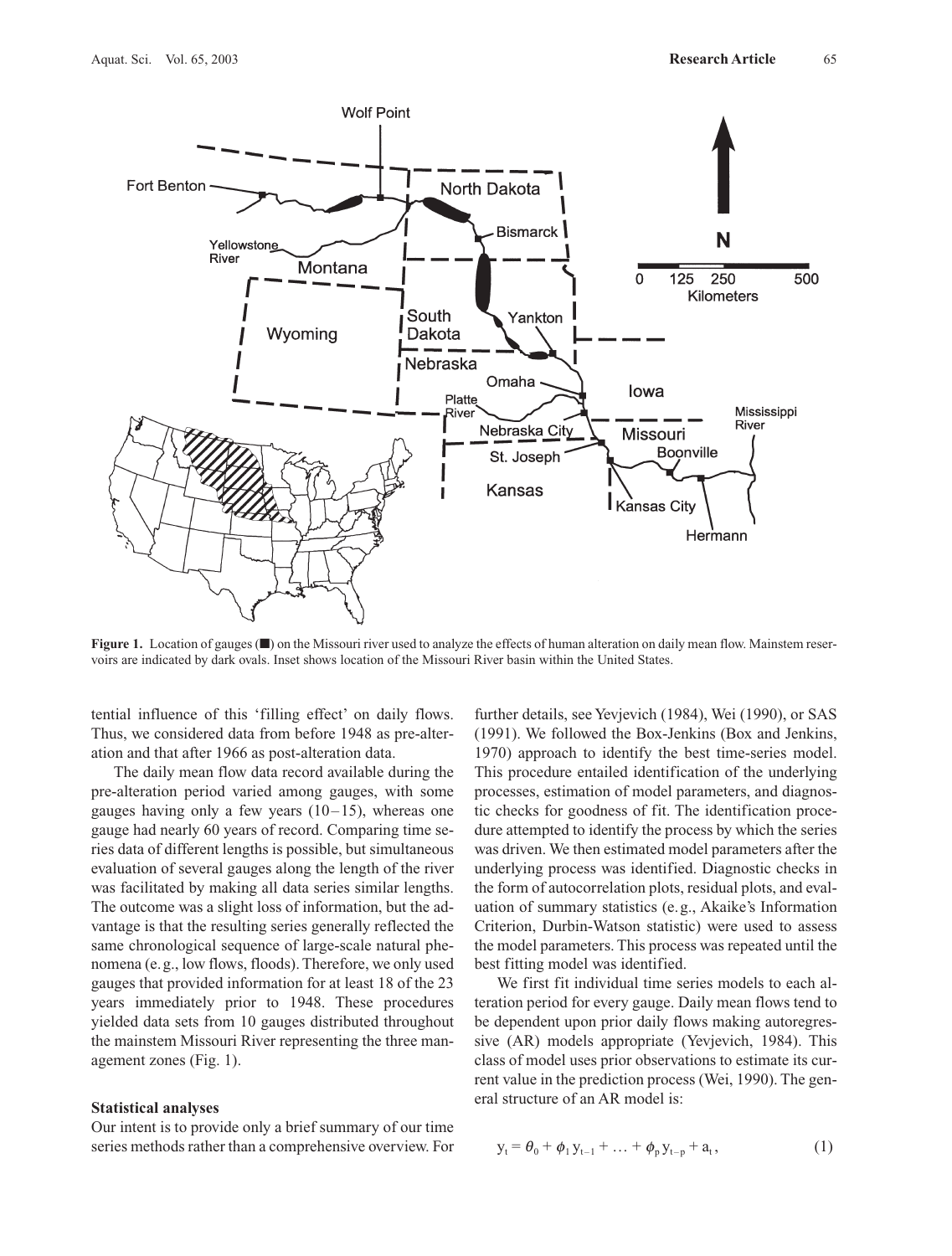where  $y_t$  is the observed value at time t;  $\theta_0$  is a constant; values of  $\phi$  are the model coefficients that relate the proportional effect each previous (lagged) observation has on  $y_t$ ; p is the total number of lags; and  $a_t$  is a random error term.

Multiple-year hydrological data tend to have non-constant variance (termed "nonstationary") due to periodicities corresponding to seasonal climate fluctuations. We accounted for nonstationarity by using several sine/cosine transformations of the time variable to describe the flow characteristics at each gauge. Each data point had a series of paired transformations calculated as:

$$
\sin(x) = \sin\left(x \cdot 2\pi \cdot \frac{t}{d}\right) \text{ and } \cos(x) = \left(x \cdot 2\pi \cdot \frac{t}{d}\right) (2)
$$

where x is the sequence number of the transformation (i.e., 1 for the first sin/cos transformation, 2 for the second, etc.), t is the time variable, and d is the number of days in one full period of record (here  $d = 365$ ). We also used a variable time coefficient to account for any remaining unequal variances that remained after transformation.

We used the AUTOREG (SAS 1991) procedure to fit an initial AR model for each period and gauge and then graphically assessed the autocorrelation function (acf) to identify the number of parameters needed in each model. After model identification, we examined the model residuals to verify that there was no remaining correlation. Once the time series models and their parameters were identified, we individually tested each gauge against the hypothesis that daily mean flows were different between the two periods. We created an individual matrix for each flow period from the resulting time series models that included the time series model parameters, sine/cosine transformed data, and appropriate number of lagged flow values from the model. We then multiplied the pre- and post-alteration matrices using weighted least-squares regression, with the reciprocal of the variance (SAS 1990) from the original time series model as our weighting factor. This regression allowed us to make paired comparisons between the pre- and post-alteration period at each gauge because we could estimate the mean and standard deviation through the matrix multiplication process. We then used the resulting comparisons from these 10 gauges to evaluate trends in flow throughout the river. Significant differences were declared at  $P \leq 0.10$ .

We also tested for differences among flows between the pre- and post-alteration periods for the spring fish spawning season between 1 April and 30 June. This time frame was selected for two reasons. First, while not wholly encompassing all spawning activity, this period does cover a significant portion of the suitable and preferred temperatures when spawning is at least initiated for most species found in the Missouri River (e.g., data from Braaten, 2000). Second, this period hydrologically covers the spring flooding episodes believed to be important for spawning and rearing fish in large, floodplain rivers (Junk et al., 1989) and is also likely to be most affected by present management strategies. Our analyses were similar to Eqs.  $(1)$  –  $(2)$ , with the exception that the variable 'd' used in the sine/cosine transformations was changed to reflect the number of days in the spring flow period  $(d = 91)$ .

#### **Results**

### **Daily flows over the entire year**

Figure 2 illustrates the daily mean flows for the pre- and post-alteration periods at four gauges representative of the major Missouri River flow patterns observed in our analyses. Visual inspection of Figure 2 indicates that flows in the middle reaches of the river (i.e., the interreservoir zone and the upper portions of the channelized zone) have changed dramatically between the pre- and post-alteration periods as evidenced by a decrease in flow variability during the post-alteration period. In contrast, flow variability has maintained some integrity between the two periods at Fort Benton (i.e., unaltered zone), the upper most gauge, and Hermann (i.e., channelized zone), the lower most gauge on the Missouri River (Figs. 1 and 2).

An autoregressive model with two lagged coefficients (AR(2) model) fit to the transformed data adequately defined the flow patterns for all gauges for both time periods. Autocorrelation and periodicity were generally removed by the transformation as indicated by the residual plots in our models (Fig. 3). As with mean flows (Fig. 2), the amount of variability in the residual plots is lower after alteration in the inter-reservoir and upper channelized zones of the river as represented by Bismarck, ND, and Omaha, NE (Fig. 3). Conversely, in the extreme upper and lower gauges on the river, residual variability is similar in pre- and post-alteration periods.

Daily mean flows were significantly higher during the post-alteration period at all gauges (*P* < 0.10; Table 1). Post-alteration daily flows averaged 16% higher than the pre-alteration flows at Bismarck, ND, and 10% higher at Yankton, SD (Table 1). The remaining gauges had daily mean flows during the post-alteration period that averaged from 30 to 45% higher than pre-alteration flows.

# **Daily flows during the spring fish spawning period**

Graphical comparisons of pre- and post-alteration daily mean flows during the spring fish spawning season were qualitatively similar to those made over the entire year, with the most obvious changes appearing in the middle sections of the river. Autoregressive, AR(2), models pro-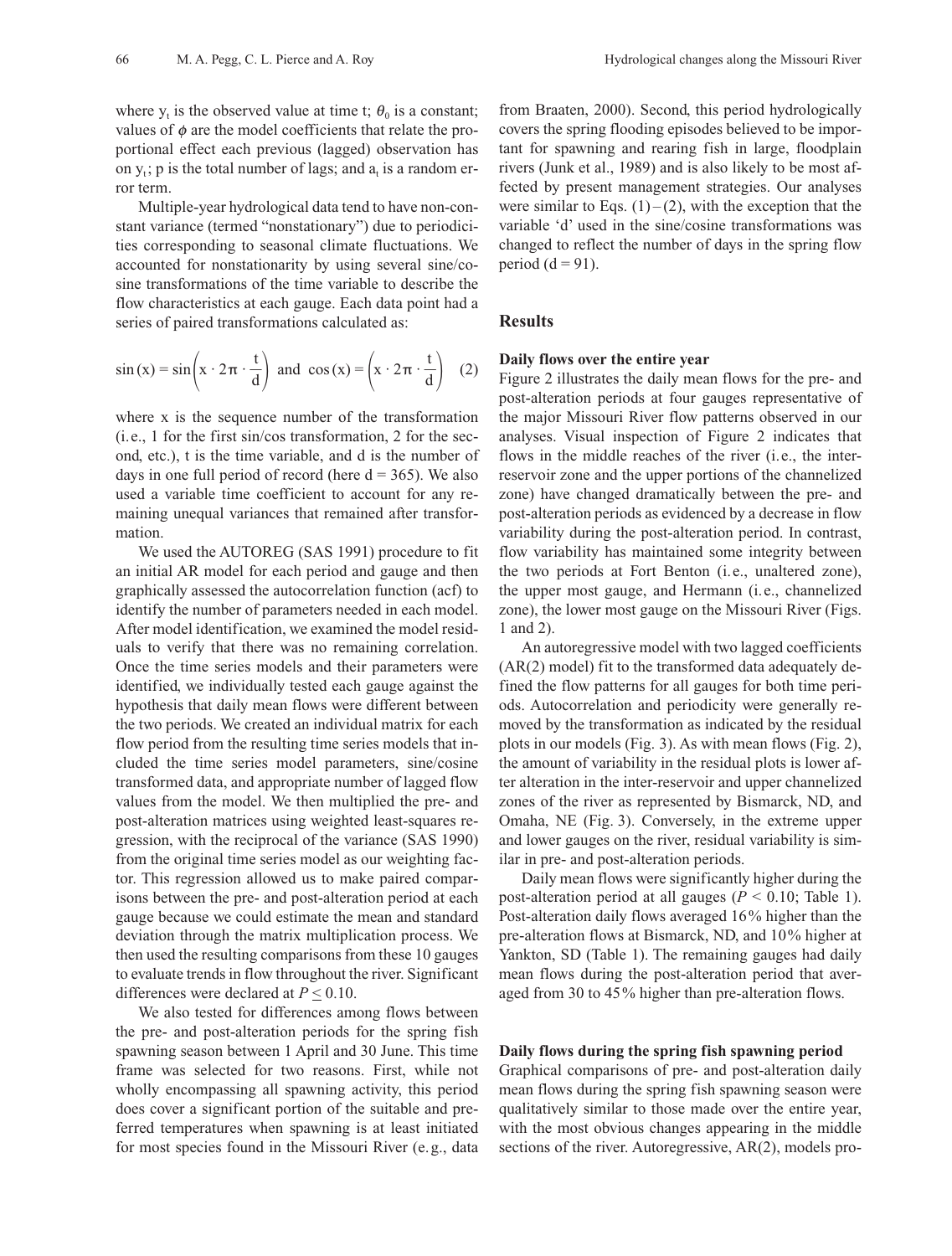

**Figure 2.** Daily mean flows during the pre-alteration (1925–1948) and post-alteration (1967–1996) periods at four representative gauges along the Missouri River.

vided adequate fits, and residual plots were similar to those in Figure 3. Average absolute percent differences between the two periods ranged from 2 to 32% which were generally less extreme than the average differences over the entire year (Table 2). However, tests for differences between pre- and post-alteration yielded quite different results compared to the annual scale (Table 2). Post-alteration, spring daily mean flows at the two uppermost gauges (Fort Benton, MT, and Wolf Point, MT) and the two lower most gauges (Boonville, MO, and Herman, MO) were not significantly different between the two time periods (Table 2). In contrast, gauges located in the middle portion of the river (Bismarck, ND, to Kansas City, MO) did significantly differ  $(P < 0.10)$  among flow periods, and percent change appeared to follow a longitudinal gradient from a high-negative to a low-positive. Spring spawning daily flows at Bismarck, ND, averaged 32% lower, Yankton, SD, averaged 28% lower, and Omaha, NE, averaged 5% lower during the post-alteration period; whereas, flows from Nebraska City, NE, to Kansas City, MO, averaged 5 to 7% higher during the post-alteration period. These differences are clearly de-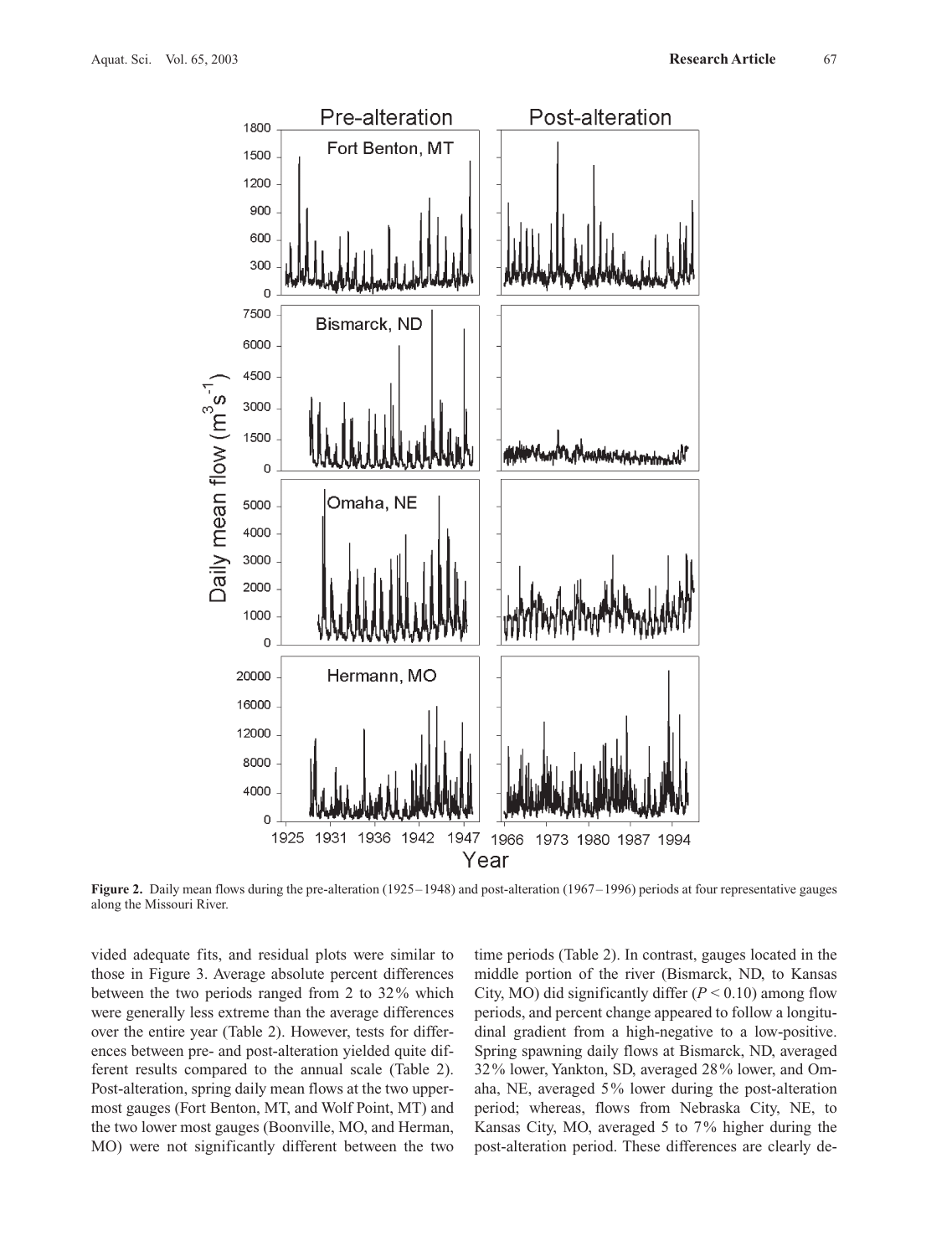

Figure 3. Pre-alteration and post-alteration residual plots from the autoregressive models for four representative gauges along the Missouri River.

tectable when looking at mean flows for each day over both periods of record (Fig. 4). Gauges located between reservoirs and the upper channelized zones show removal of the spring flood pulse in the post-alteration period.

# **Discussion**

Our analyses show that Missouri River mean daily flows have significantly changed over time. These changes indicate that the nature of the daily mean flows have changed beyond the natural variation generally associated with annual or seasonal flow cycles between the two time periods. Additionally, variation was markedly reduced in the post-alteration period due to the regulation of flows from impoundments. Consequently, daily mean flows were significantly higher during the post-alteration period at all gauges when analyzed at the annual scale. There were also significant differences at the most strongly human-influenced gauges during the spring flow period (Table 2).

Many factors could have influenced the changes between these two periods, ranging from climatic shifts to water management practices. A shift in the amount of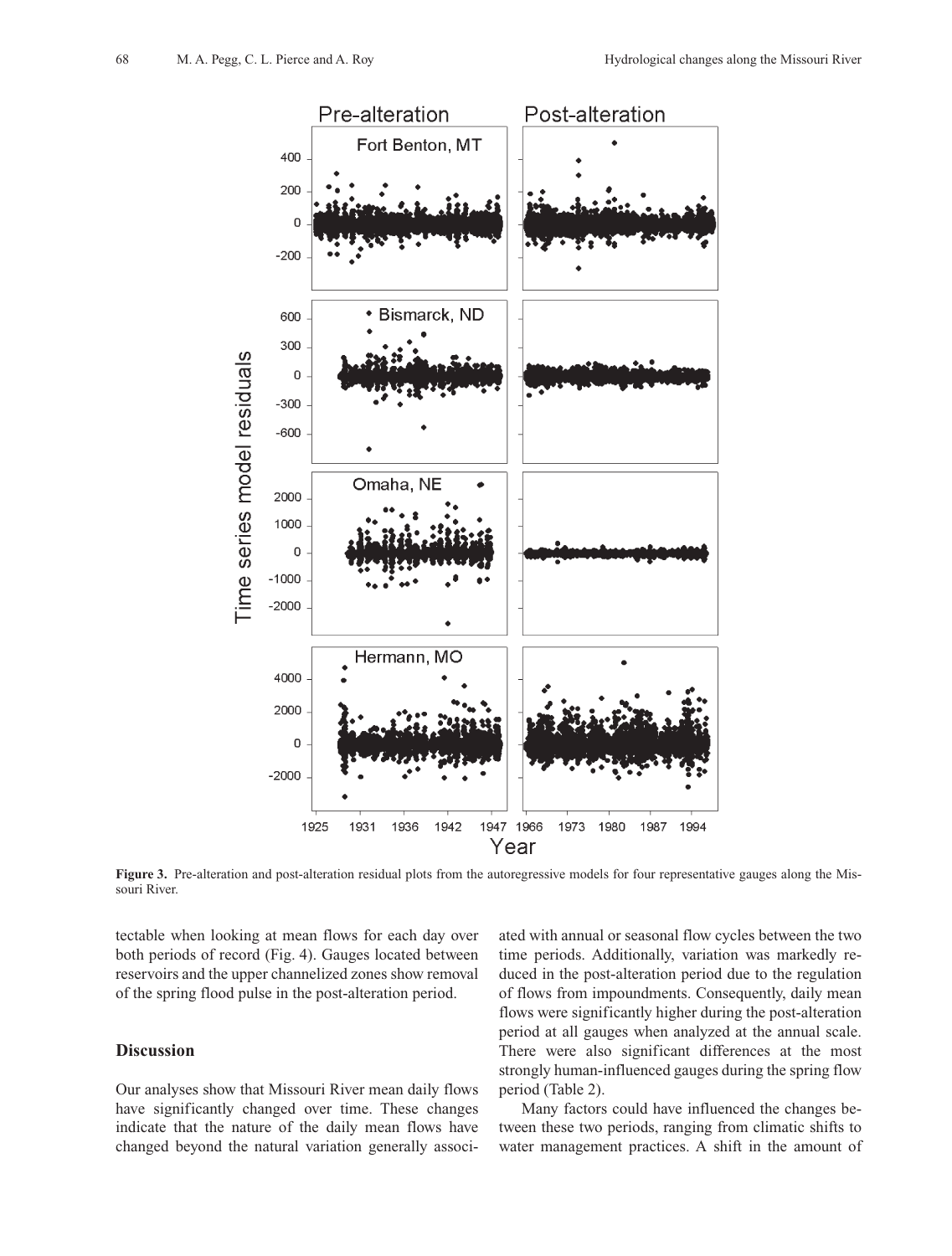**Table 1.** Summary of tests for differences in daily mean flows between pre- (1925–1948) and post-alteration (1967–1996) periods on the Missouri River, using data from the entire year. Gauges were tested individually. Percent change is the average difference in mean flow between periods (post-alteration – pre-alteration).

| Gauge<br>(USGS Gage #)          | Period        | Variance               | $\boldsymbol{F}$ | $\boldsymbol{P}$ | Change<br>$(\%)$ |  |
|---------------------------------|---------------|------------------------|------------------|------------------|------------------|--|
| Fort Benton, MT<br>(06090800)   | Pre:<br>Post: | 662641<br>522393       | 4.66             | ${}< 0.01$       | 29               |  |
| Wolf Point, MT<br>(06177000)    | Pre:<br>Post: | 424168<br>291058       | 3.79             | ${}< 0.01$       | 43               |  |
| Bismarck, ND<br>(06342500)      | Pre:<br>Post: | 21432690<br>1487294    | 10.08            | ${}< 0.01$       | 16               |  |
| Yankton, SD<br>(06467500)       | Pre:<br>Post: | 23953464<br>1194356    | 6.52             | ${}< 0.01$       | 10               |  |
| Omaha, NE<br>(06610000)         | Pre:<br>Post: | 18721078<br>5044982    | 10.74            | ${}_{0.01}$      | 34               |  |
| Nebraska City, NE<br>(06807000) | Pre:<br>Post: | 23154802<br>10794799   | 9.30             | ${}< 0.01$       | 36               |  |
| St. Joseph, MO<br>(06818000)    | Pre:<br>Post: | 35413740<br>38091531   | 8.57             | ${}_{0.01}$      | 39               |  |
| Kansas City, MO<br>(06893000)   | Pre:<br>Post: | 48446994<br>54745238   | 5.31             | ${}_{0.01}$      | 43               |  |
| Boonville, MO<br>(06909000)     | Pre:<br>Post: | 58861355<br>84368759   | 3.45             | ${}< 0.01$       | 32               |  |
| Hermann, MO<br>(06934500)       | Pre:<br>Post: | 100550000<br>130350000 | 1.91             | 0.03             | 36               |  |

|                                                                                         | <b>Table 2.</b> Summary of tests for differences in daily mean flow between pre- $(1925-1948)$ and post-alteration $(1967-1996)$ periods on the |
|-----------------------------------------------------------------------------------------|-------------------------------------------------------------------------------------------------------------------------------------------------|
|                                                                                         | Missouri River, using data restricted to the spring spawning season (1 April – 30 June). Gauges were tested individually. Percent change is     |
| the average difference in mean flow between periods (post-alteration – pre-alteration). |                                                                                                                                                 |

| Gauge<br>(USGS Gage #)          | Period        | Variance               | $\overline{F}$ | $\overline{P}$ | Change<br>$(\%)$ |  |
|---------------------------------|---------------|------------------------|----------------|----------------|------------------|--|
| Fort Benton, MT<br>(06090800)   | Pre:<br>Post: | 2325883<br>2122792     | 0.32           | 0.93           | $\overline{2}$   |  |
| Wolf Point, MT<br>(06177000)    | Pre:<br>Post: | 2958477<br>655288      | 0.62           | 0.25           | 14               |  |
| Bismarck, ND<br>(06342500)      | Pre:<br>Post: | 52788478<br>2791839    | 2.53           | 0.02           | $-32$            |  |
| Yankton, SD<br>(06467500)       | Pre:<br>Post: | 856161728<br>2768352   | 1.85           | 0.09           | $-28$            |  |
| Omaha, NE<br>(06610000)         | Pre:<br>Post: | 54295925<br>10052889   | 2.04           | 0.06           | $-5$             |  |
| Nebraska City, NE<br>(06807000) | Pre:<br>Post: | 64983360<br>23629030   | 3.12           | 0.01           | 3                |  |
| St. Joseph, MO<br>(06818000)    | Pre:<br>Post: | 88501831<br>74308764   | 2.91           | 0.01           | 7                |  |
| Kansas City, MO<br>(06893000)   | Pre:<br>Post: | 140720000<br>112360000 | 2.18           | 0.04           | 6                |  |
| Boonville, MO<br>(06909000)     | Pre:<br>Post: | 191390000<br>189090000 | 1.58           | 0.15           | 4                |  |
| Hermann, MO<br>(06934500)       | Pre:<br>Post: | 360970000<br>339460000 | 0.61           | 0.72           | 7                |  |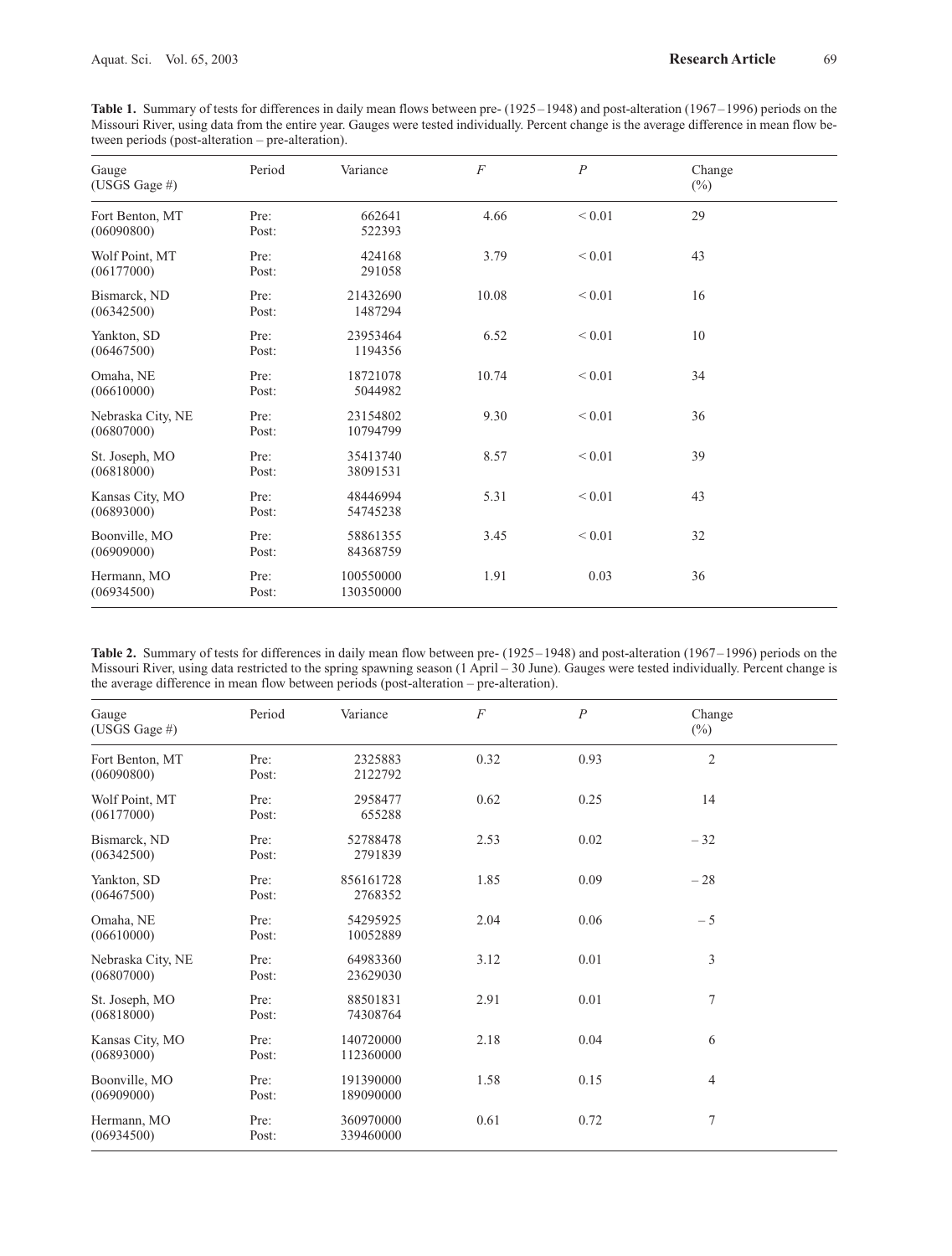annual precipitation entering the Missouri River basin could easily change daily mean flows between these two periods. Lower flow rates in the pre-alteration period may have resulted in the 1930s and 1940s when much of the United States, including the Missouri River Basin, underwent severe drought. Conversely, the 1990s were some of the wetter years on record for the Missouri River Basin. Hu et al. (1998) reported that the amount of annual precipitation generally declined from the 1880s through the mid 1960s and then began an upward trend in the lower Missouri River basin states of Nebraska, Kansas, and Missouri (Fig. 1). This change in annual precipitation, coupled with the managed water releases from the impoundments, seems a likely basis for the different daily mean flow values between the two periods in the lower portion of the river (Fig. 2).

The trend for higher precipitation rates does not persist throughout the entire basin however. Karl et al. (1996) reported that while the national trend over the past century has been for a slight increase in precipitation, the upper Missouri River states of Montana, Wyoming, and North Dakota (Fig. 1) have experienced a decline. This result conflicts with our finding of higher daily mean flows on an annual basis throughout the river system. Therefore, we must investigate other possible explanations on how and why daily flows are higher in the postalteration period.

A possible explanation to higher post-alteration flows lies in river management strategies and their influence on long-term retention of runoff in the reservoirs. During a series of above average precipitation years, the reservoirs can fill to higher than mandated levels. Over a succession of several high precipitation years, the reservoirs may not be able to return to their prescribed winter pool elevations, thereby providing some carryover into following years. This carryover can lead to sustained higher flows and can temporally influence water release schedules beyond individual, annual climatic conditions. There is evidence to support this idea as post-impoundment period gauges that are heavily influenced by dam operations have exhibited annual variability that does not coincide with flow variability in other reaches of the Missouri River (Pegg and Pierce, 2002).

Because water is held back in each of the six mainstem reservoirs during spring flooding, we would expect the spring spawning flows in the inter-reservoir reaches and other areas influenced by dam operations to be lower than the pre-alteration period. Our findings support this prediction in that the Bismarck, ND, and Yankton, SD, gauges (Fig. 4) experienced a marked decrease in spring spawning flows during the post-alteration period. The Omaha, NE, gauge also experienced slightly lower spring fish spawning flows, indicating that the river is still influenced by reservoir operations roughly 250 km downstream of the last impoundment. However, moving downstream from these impoundments appears to mediate flow differences between the two periods due to inputs from relatively large tributaries (Galat and Lipkin, 2000; Pegg and Pierce, 2002). These tributaries are also regulated but to a lesser extent and not necessarily synchronous with Missouri River operations, thus providing additional variability.

Spring flows are important to the ecology of large rivers and is an area of strong concern when addressing biological problems throughout the Missouri River system (Galat et al., 1996). The flood-pulse concept (Junk et al., 1989) is based on the theory that biological communities in large floodplain rivers have evolved to utilize the timing, duration, and water level changes generally associated with spring flooding. These floods trigger fish spawning events, and provide food and nursery areas in addition to maintaining diversity within the system (Johnson et al., 1995). Therefore, basic biological functions such as spawning and recruitment may be curtailed, causing negative responses in diversity and density of native fishes due, in part, to the removal of flooding events as seen in the middle reaches of the river. Fish community information from the Missouri River suggests that species richness and abundances are much lower than would have been expected along a natural species gradient in the impoundment influenced reaches of the Missouri River compared to other reaches (Pegg, 2000). Consequently, our results reinforce the fact that it may be important to attempt to return the spring flow regime in the most affected areas to one resembling that of the pre-alteration period.

Analyses from studies investigating other aspects of flow on the Missouri River have generally reached the similar conclusion that the middle portion of the river has been most significantly altered (e.g., Galat and Lipkin, 2000). Using the IHA approach over a similar time period, Galat and Lipkin (2000) found that the relatively unaltered areas of the upper Missouri River, and to some extent the lower 600 km before joining the Mississippi River, maintained a certain degree of natural variability after impoundment, whereas the middle portion of the river was substantially altered. Coupling these findings with our study demonstrates a consistent trend in flow alteration that is most pronounced in the middle portion of the river. This trend could have a profound influence on how we view the river. Knowing that the middle portion of the river has undergone the largest impact from channelization and impoundment, research and flow mitigation efforts could be appropriately directed at this area to restore the hydrologic regime and also to protect, conserve, and rehabilitate biological communities.

There is little doubt that the Missouri River flow regime has changed between pre-impoundment and postimpoundment. Identifying the specific causes of these changes is clouded by the interaction of both natural phe-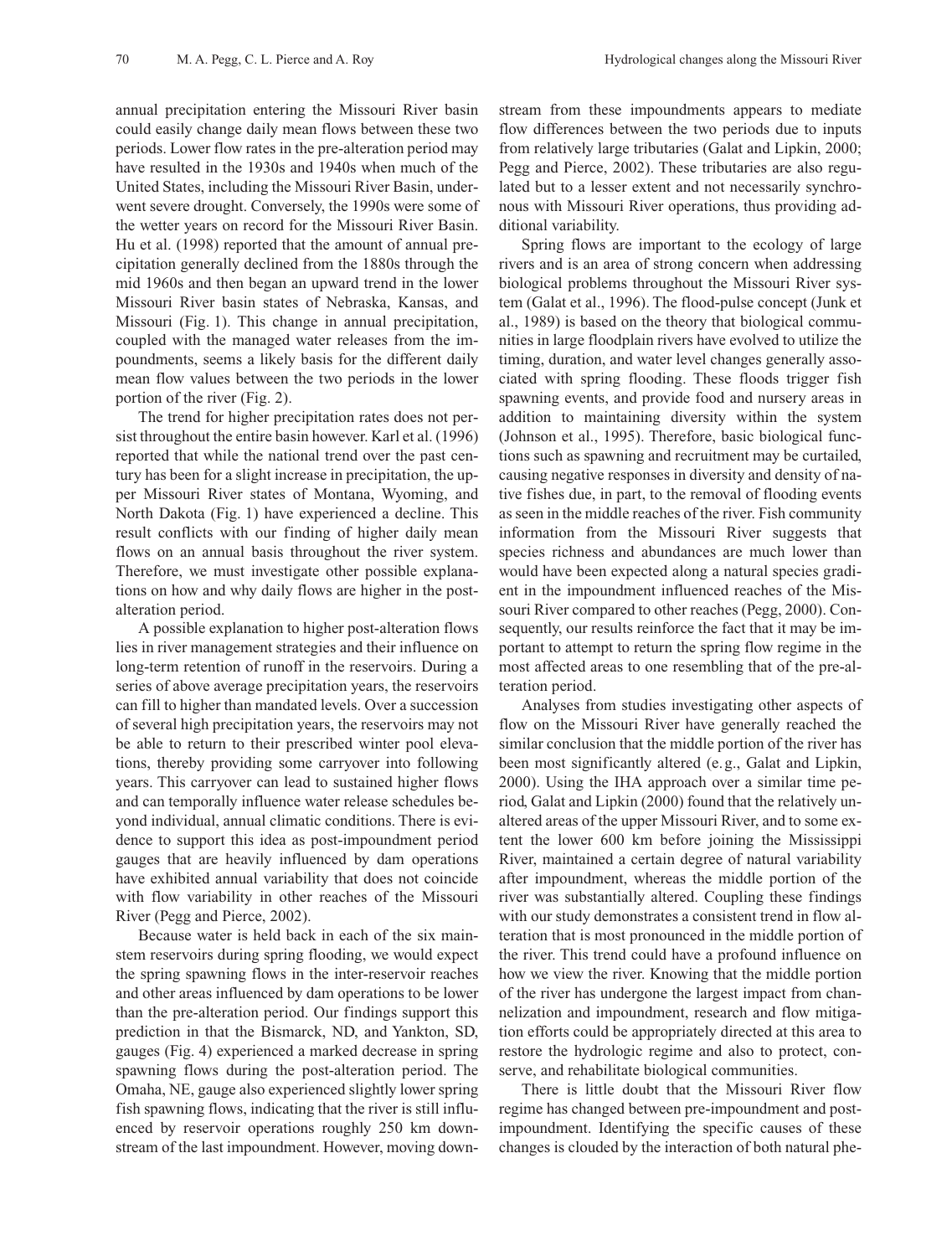

**Figure 4.** Mean flow for each calendar day over the pre-alteration (1925–1948) and post-alteration (1967–1996) periods at four representative gauges along the Missouri River. Dotted lines represent 95% confidence intervals. Spring spawning flows occurred from about day 90 to 180.

nomena and human alterations. Hydrology is not solely responsible for the structure of the biological community within this system, but it does play an important role and has been shown to delineate fish community structure and function in the Missouri River (Pegg, 2000). It is unlikely that the Missouri River will be returned to its prealteration state, partly due to the fact that not all of the changes are necessarily anthropogenic and partly because the multipurpose demands of the river for flood control, hydropower generation, navigation, irrigation, and recreation are given higher priority. However, providing a hydrograph similar to the pre-impoundment period at sites most greatly affected during spring flows may be a starting point to mediate some of the declining trends in aquatic and terrestrial communities now being reported along the Missouri River.

#### **Acknowledgments**

This research is a product of the Missouri River Benthic Fishes Consortium funded by the following federal agencies: Army Corps of Engineers (MOA PD-95-5832), Bureau of Reclamation, Environmental Protection Agency, Fish and Wildlife Service, and Geological Survey. Additional funding and logistic support were also received from the Iowa Department of Natural Resources, the Iowa Cooperative Fish and Wildlife Research Unit, and Iowa State University. We thank G. Atchison, D. Debinski, W. Meeker, J. Morris, and three anonymous reviewers for constructive comments on the manuscript. D. Dregnei and W. Fuller provided assistance with statistical and graphical analyses.